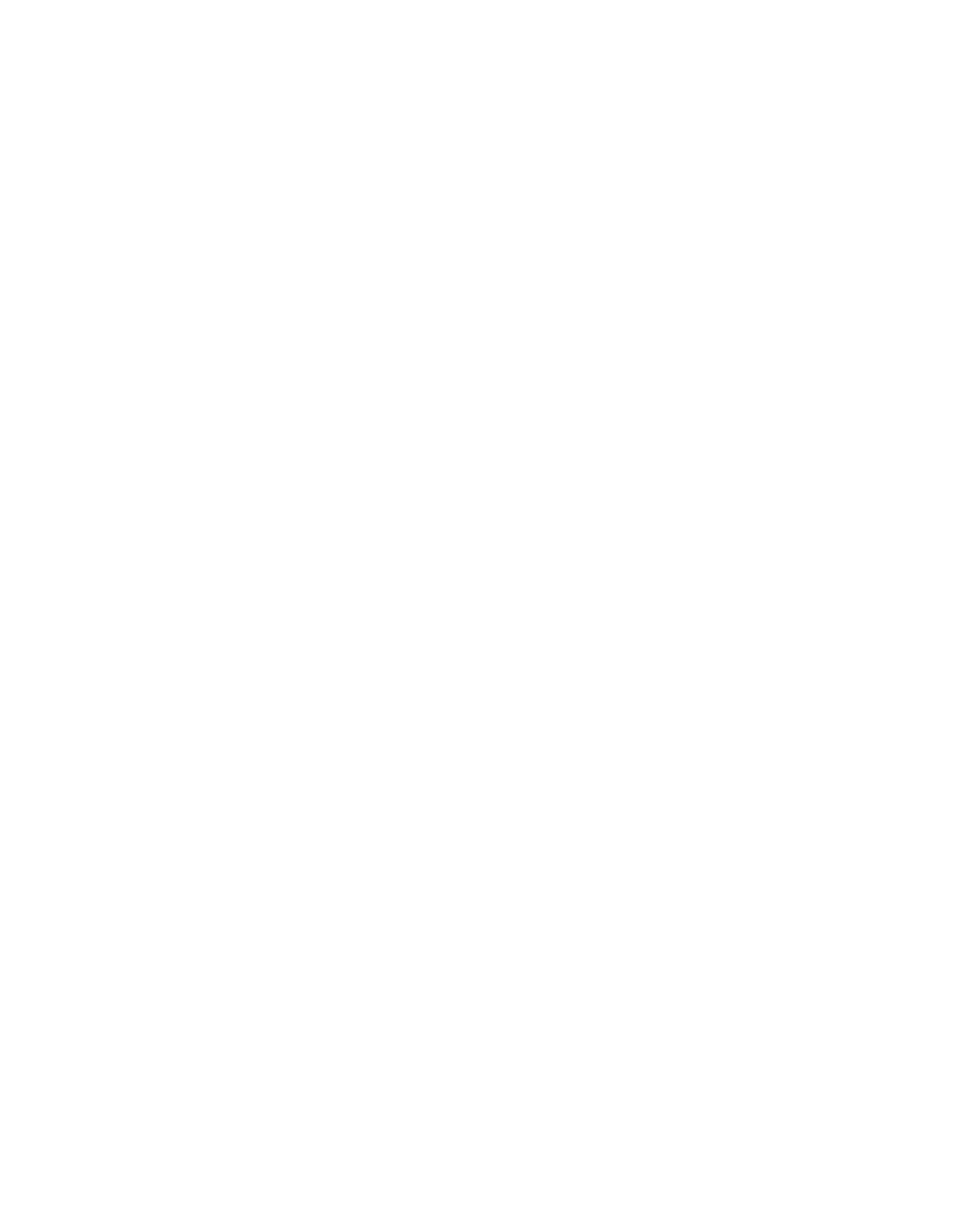## **BILL 28**

2010

### **ELECTORAL DIVISIONS ACT**

*(Assented to , 2010)* 

## *Table of Contents*

- **1** Electoral divisions
- **2** Names of electoral divisions
- **3** Description of electoral divisions
- **4** Regulations
- **5** Appointment of returning officers and election clerks
- **6** Consequential amendment
- **7** Repeal
- **8** Coming into force

**Schedule** 

HER MAJESTY, by and with the advice and consent of the Legislative Assembly of Alberta, enacts as follows:

#### **Electoral divisions**

**1** The electoral divisions for the purpose of the *Election Act* are the 87 electoral divisions established by this Act.

#### **Names of electoral divisions**

**2** The names of the electoral divisions are those set out in the Schedule.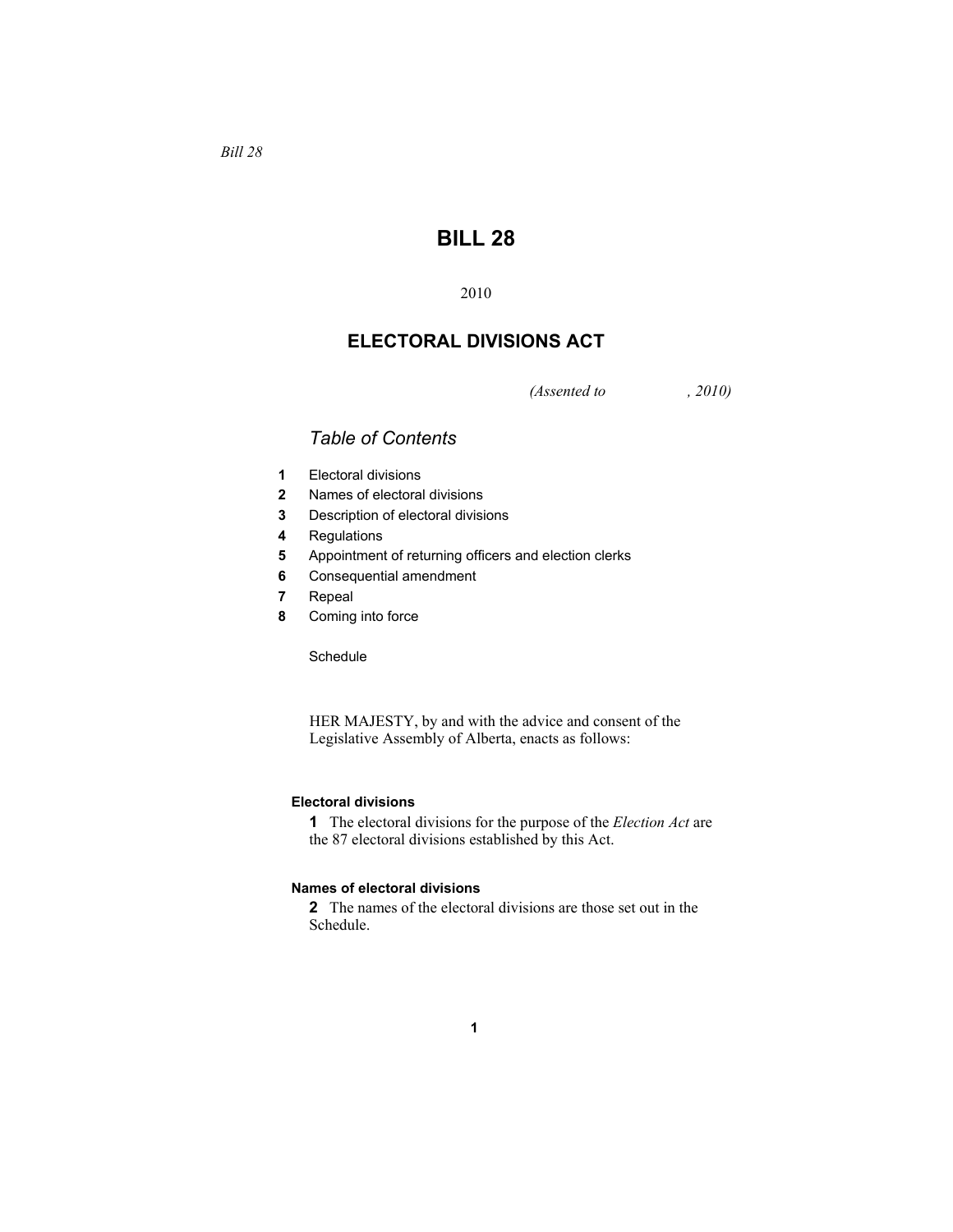#### **Description of electoral divisions**

**3** The boundaries of the electoral divisions are those described in the DVD prepared by the Chief Electoral Officer as directed by a resolution of the Legislative Assembly and tabled as Sessional Paper 315/2010.

#### **Regulations**

**4** Notwithstanding section 3, if the boundary between 2 electoral divisions passes through a building used for one or more residences, the Chief Electoral Officer, after consultation with the returning officers for those electoral divisions, may by regulation prescribe the electoral division in which the building is to be located for the purposes of the *Election Act*.

#### **Appointment of returning officers and election clerks**

**5** The Chief Electoral Officer may at any time before the coming into force of sections 1 to 4 appoint returning officers and election clerks for the electoral divisions established by this Act.

#### **Consequential amendment**

**6 The** *Electoral Boundaries Commission Act* **is amended by repealing section 11(2) and substituting the following:**

**(2)** The Bill is to be stated to come into force on the day that a writ is issued under section 40 of the *Election Act* for the next general election.

#### **Repeal**

**7** The *Electoral Divisions Act*, SA 2003 cE-4.1, is repealed and the electoral divisions under that Act are disestablished.

#### **Coming into force**

**8** This Act, except sections 5 and 6, comes into force on the day that a writ is issued under section 40 of the *Election Act* for the next general election.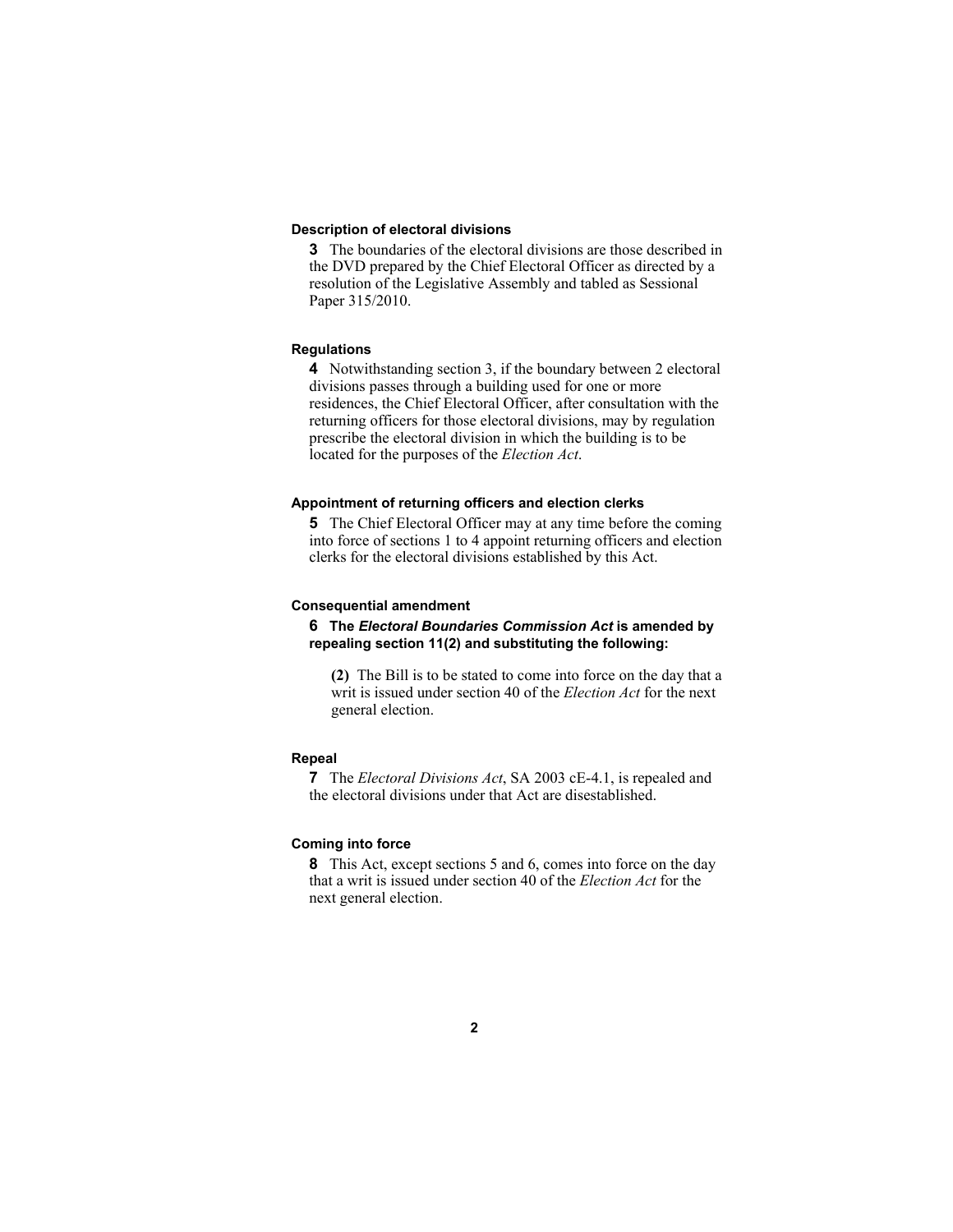#### **Schedule**

#### **Names of the Electoral Divisions**

- 1 Dunvegan-Central Peace
- 2 Lesser Slave Lake<br>3 Calgary-Acadia
- 3 Calgary-Acadia
- 
- 4 Calgary-Bow<br>5 Calgary-Buffa Calgary-Buffalo
- 6 Calgary-Cross
- Calgary-Currie
- 8 Calgary-East
- 
- 9 Calgary-Elbow<br>10 Calgary-Fish Ci Calgary-Fish Creek
- 11 Calgary-Foothills
- 12 Calgary-Fort
- 13 Calgary-Glenmore
- 14 Calgary-Greenway
- 15 Calgary-Hawkwood
- 16 Calgary-Hays
- 17 Calgary-Klein
- 18 Calgary-Lougheed
- 19 Calgary-Mackay-Nose Hill
- 20 Calgary-McCall
- 21 Calgary-Mountain View<br>22 Calgary-North West
- Calgary-North West
- 23 Calgary-Northern Hills
- 24 Calgary-Shaw<br>25 Calgary-South
- Calgary-South East
- 26 Calgary-Varsity
- 27 Calgary-West<br>28 Edmonton-Bev
- 28 Edmonton-Beverly-Clareview<br>29 Edmonton-Calder
- Edmonton-Calder
- 30 Edmonton-Castle Downs
- 31 Edmonton-Centre
- 32 Edmonton-Decore
- 
- 33 Edmonton-Ellerslie Edmonton-Glenora
- 35 Edmonton-Gold Bar
- 36 Edmonton-Highlands-Norwood
- 37 Edmonton-Manning
- 38 Edmonton-McClung
- 39 Edmonton-Meadowlark<br>40 Edmonton-Mill Creek
- Edmonton-Mill Creek
- 41 Edmonton-Mill Woods
- 42 Edmonton-Riverview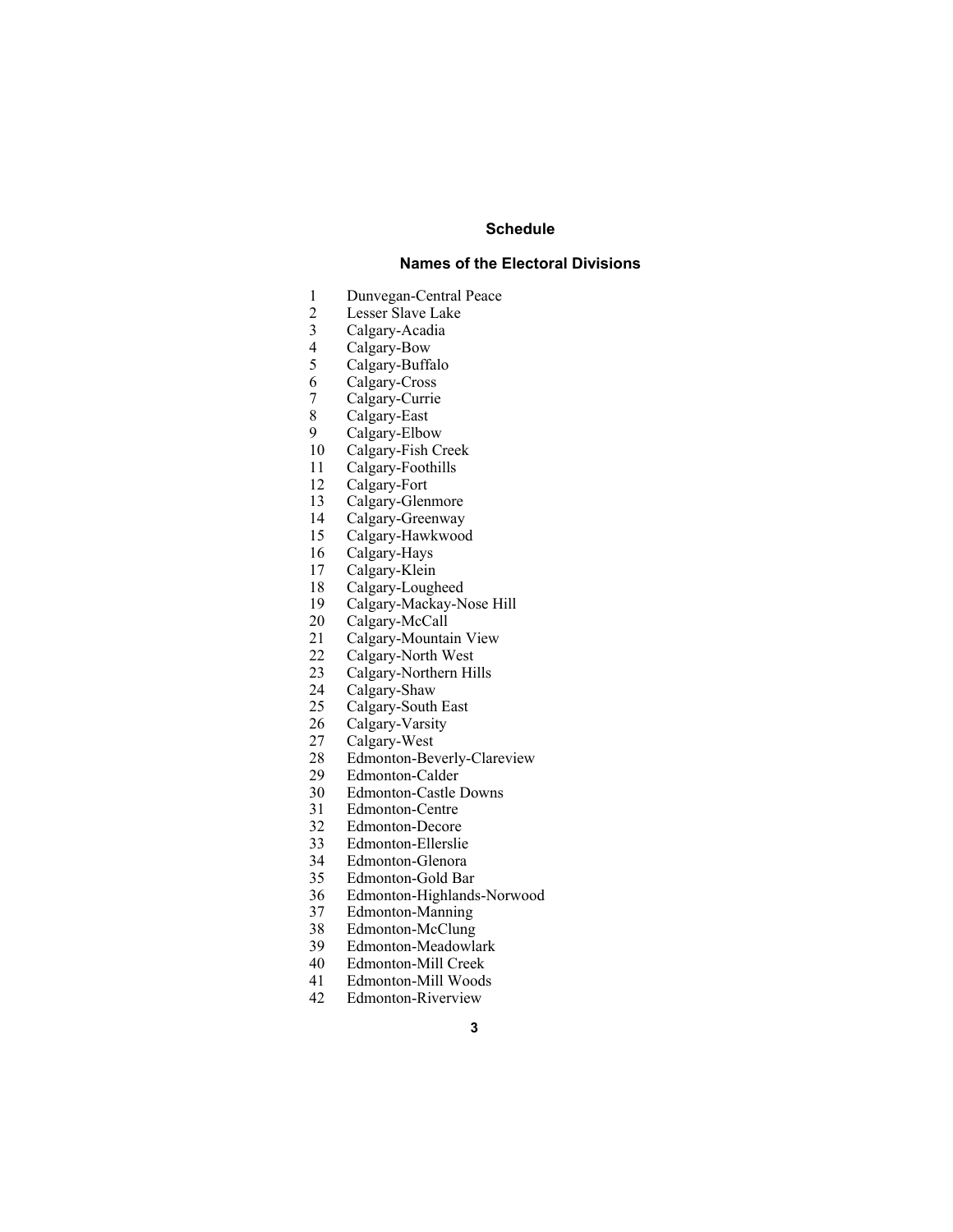- 43 Edmonton-Rutherford
- 44 Edmonton-South West
- 45 Edmonton-Strathcona
- 46 Edmonton-Whitemud
- 47 Airdrie
- Athabasca-Sturgeon-Redwater
- 49 Banff-Cochrane
- 50 Barrhead-Morinville-Westlock
- 51 Battle River-Wainwright
- 52 Bonnyville-Cold Lake
- 53 Cardston-Taber-Warner<br>54 Chestermere-Rocky View
- Chestermere-Rocky View
- 55 Cypress-Medicine Hat
- 56 Drayton Valley-Devon
- 57 Drumheller-Stettler
- 58 Fort McMurray-Conklin
- 59 Fort McMurray-Wood Buffalo
- 60 Fort Saskatchewan-Vegreville
- 61 Grande Prairie-Smoky
- 62 Grande Prairie-Wapiti
- 63 Highwood
- 64 Innisfail-Sylvan Lake
- 65 Lac La Biche-St. Paul-Two Hills
- 66 Lacombe-Ponoka
- 67 Leduc-Beaumont
- 68 Lethbridge-East
- 69 Lethbridge-West
- 70 Little Bow
- 71 Livingstone-Macleod
- 72 Medicine Hat
- 73 Olds-Didsbury-Three Hills
- 74 Peace River
- 75 Red Deer-North
- 76 Red Deer-South
- 77 Rimbey-Rocky Mountain House-Sundre
- Sherwood Park
- 79 Spruce Grove-St. Albert
- 80 St. Albert
- 81 Stony Plain
- 82 Strathcona-Sherwood Park
- 83 Strathmore-Brooks<br>84 Vermilion-Lloydmi
- Vermilion-Lloydminster
- 85 West Yellowhead
- 86 Wetaskiwin-Camrose
- 87 Whitecourt-Ste. Anne